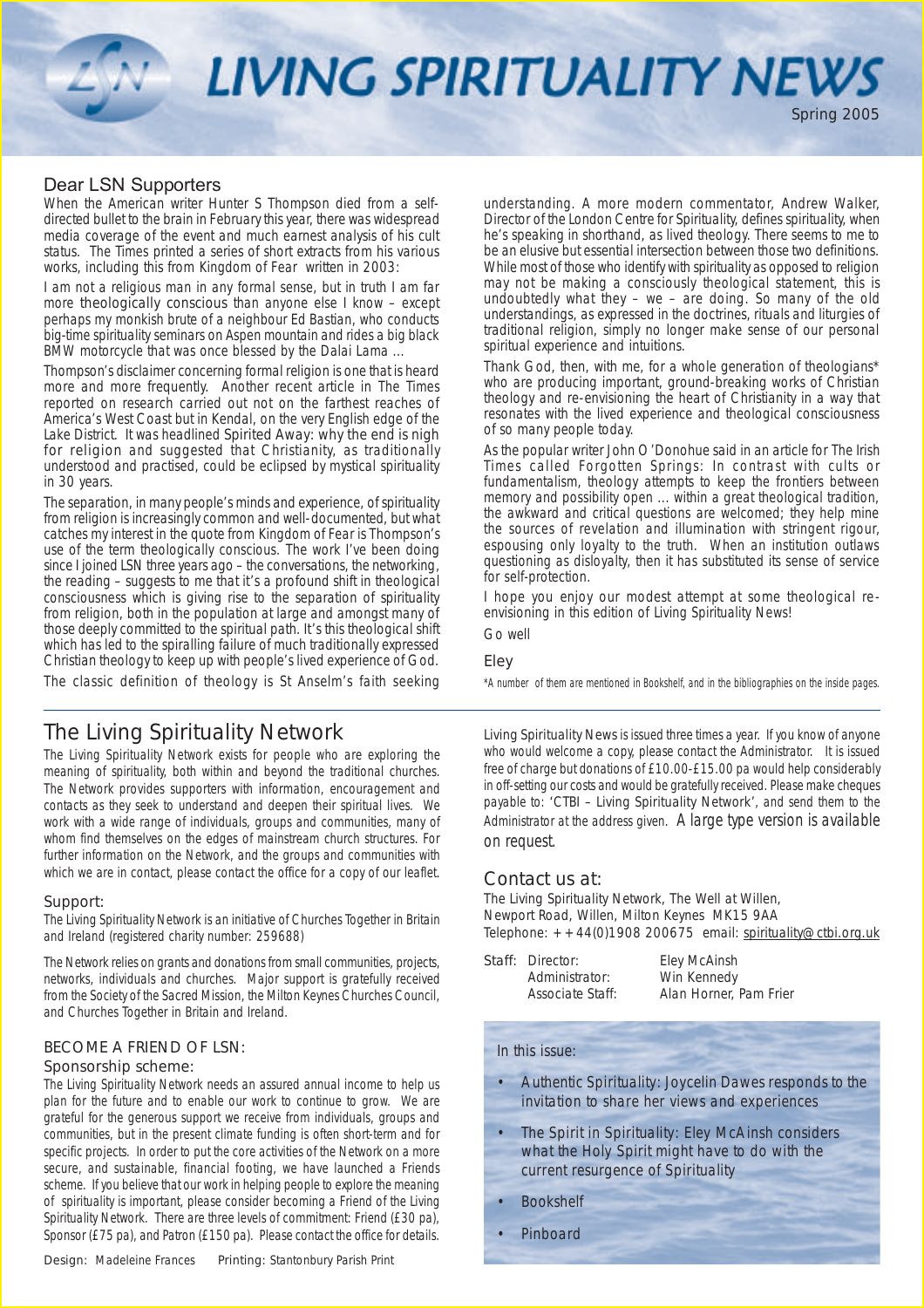# Authentic Spirituality

Joycelin Dawes is co-author and editor of *The Quest... Exploring A Sense Of Soul: a practical home-study course for personal and spiritual discovery. The Quest* supports a growing interest in spirituality and the current search for a deeper connection with the sacredness of life. It will be reviewed in the next edition of *Living Spirituality News*. In the meantime, you can find out more at www.thequest.org.uk

I read Eley McAinsh's article in the last Newsletter and wondered about authentic spirituality today and how I wrestle with it.

Quaker *Advices and Queries* begin 'Take heed, dear Friends, to the promptings of love and truth in your hearts. Trust them as the leadings of God... Love I might express as the will-to-good for all life. Truth is apparently relative to person and circumstance and puzzling. But truth in ancient Greek, *aleitheia*, reveals the essence or true nature of something. In Philip Pullman's *Northern Lights*, Lyra is given an *alethiometer* and told: 'it tells you the truth ... as for how to read it, you'll have to learn by yourself' and it is 'a symbol reader'.

Might it be this way with authenticity? What is my alethiometer for authenticity in my spiritual life and what is yours? How do I wrestle with spiritual authenticity as *aleitheia* and what practices support my enquiry?

On my alethiometer the symbols include *values*, clarifying those higherorder values, identified by Paul in Galatians, that speak to me; Martin Israel defines these as 'judgements related not only to our immediate satisfaction but also to that of other people.' *Self-reflection, questioning* and d*iscernment* are further symbols; inner noticing where there is discord, or indeed a sense of alignment, and questioning that critiques myself. My practices include reflective reading, listening and seeking connection with God. Patricia Loring reminds me that listening includes prayerful attentiveness to how I may cultivate 'over a lifetime the fallible gift of discerning what is and what is not of God' and learning to read auditory, visual, kinaesthetic, intuitive and visceral symbols.

'As we reflect on our experience, intimations may emerge about the nature of God. In this we are helped by the experiences of others which enlighten our path.' *(Advices and Queries)*. I am helped by a

small group of spiritual friends and reading the discoveries of other explorers.

I find in William Bloom's *Soul-ution: the Holistic Manifesto* a deepening authenticity embracing: *morality* (monitoring behaviour and attitudes so they are of benefit to the community of life), *development* (to grow and fulfil ourselves), *connection* (to check we are staying connected to the beauty of nature, the universe and God), a *practice of listening* (allowing new levels of insight and compassion to surface), and *being awake* (incorporating body, feelings, mind and spirit).

Can we reach towards authenticity? John Heron described it as: 'in equal measure the cultivation of discriminatory competence in evaluating spiritual and subtle events, grounding this through openness to the spiritual life deep within, bringing it into relation with the felt field of *inter-being* and reviewing the whole process in dialogue with one's peers.'

We too have to learn the symbols, combine the readings with reflection and enquiry, discerning the truth of spiritual authenticity. The co-authors of *The Quest...Exploring A Sense Of Soul* sought such a rigorous yet compassionate and grounded search for authenticity, true to Spirit, emerging from our real and engaged life, and offering symbols and signposts for others in their search.

### References:

William Bloom *Soul-ution: the Holistic Manifesto*, Hay House, 2004 *Advices and Queries* in Q*uaker Faith and Practice*, British Yearly Meeting 1995

Joycelin Dawes, Janice Dolley, Ike Isaksen, *The Quest...Exploring A Sense Of Soul*, O Books, 2005

Martin Israel *The Power of the Spirit in Everyday Living*, lectures delivered at Guildford Cathedral under the auspices of The Churches Fellowship for Psychical and Spiritual Studies

John Heron *Sacred Science*, PCCS, 1998

Patricia Loring *Listening Spirituality: Corporate Spiritual Practice Among Friends*, Quaker Books of Friends General Conference, 1999 Philip Pullman *Northern Lights,* Scholastic Ltd, 1995

# The Spirit in Spirituality

### Eley McAinsh is Director of the Living Spirituality Network and Producer of Something Understood, Radio 4's weekly spiritual anthology

As a new and very peripheral member of the university Christian Union I was once taken to task by a campus zealot for referring to the Holy Spirit as a *force*. *You do mean PERSON, don't you,* he corrected, no doubt ticking the big box in his head marked *Dodgy!* Actually I didn't, but neither did I have the confidence to stand my theological ground.

The Italian philosopher Gianni Vattimo<sup>1</sup> has written that the *spirit of the times is not the Holy Spirit,* but a number of contemporary theologians and commentators are questioning that assertion. They see in the current explosion of interest in spirituality, the powerful and transforming breath of *the* Spirit and are challenging traditional doctrinal statements about the Holy Spirit. David Tacey, whose book *The Spirituality Revolution: the emergence of contemporary spirituality* features again in our Bookshelf column, writes:

*I am not sure [Vattimo] is right. I agree that spirit in our time is not experienced in terms of the conventional image of the Holy Spirit, as conveyed to us in doctrine or traditional sentiment. Our experience of spirit today appears to break doctrinal rules in its* holistic *rather than perfectionist strivings: in its quest for human authenticity, body-*

*mind integration, psychological health, ecological integrity and sexual wholeness. Might it be that the doctrinal conventions are inadequate, and our traditional images of the Holy Spirit are radically out of touch with the reality of this spirit?*

This is also the key theme of Mark I Wallace's *Fragments of the Spirit: Nature, Violence and the Renewal of Creation2* , a much more difficult book of academic theology which none-the-less opens with an accessible introduction:

*Many people now sense that we live in the* age of the Spirit, *a time in which a fragile connection with the earth and one another is being felt in friendship with a power anterior to ourselves...*

Karl Barth remarked at the end of his life that the Holy Spirit is the proper focus for a theology that is right for the present situation:

*...My orienting thesis is that the Spirit is the life-giving breath within the cosmos who continually works to transform and renew all forms of life – both human and non-human. ...This life-centred model of the Spirit expands the understanding of the Spirit beyond its intratrinitarian role to include the Spirit's cosmic role as the power of healing and renewal within all creation... My position is that the Spirit is best understood not as a metaphysical entity but as a healing life-force that engenders human flourishing as well as the welfare of the planet.*

Tom Stella, an American Catholic priest, writes of his personal journey of spiritual and theological transformation in *A Faith Worth Believing: Finding New Life Beyond the Rules of Religion3* . In *The Holy Ghost*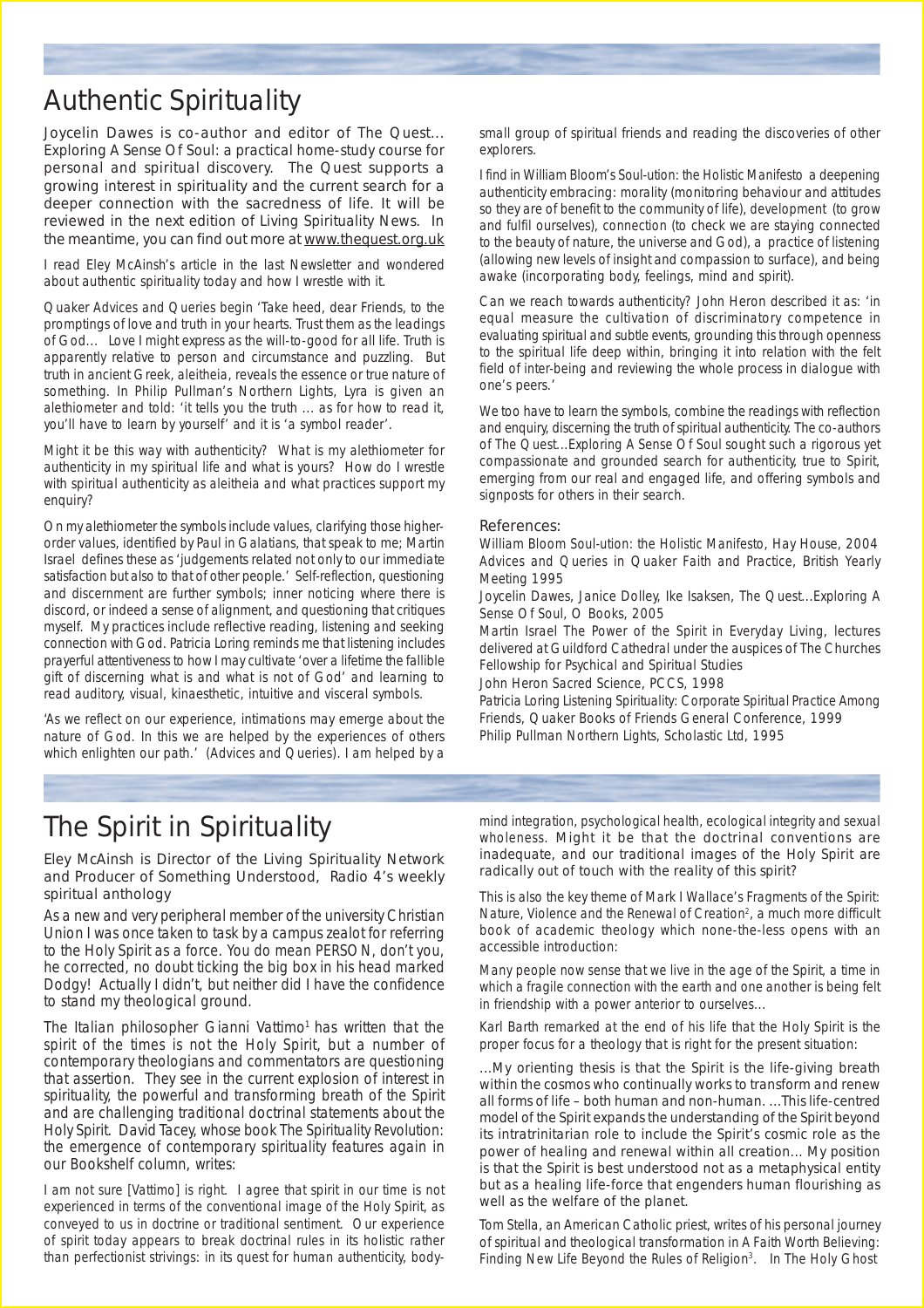chapter he describes how his understanding of the Holy Spirit gradually changed from what he had learned in childhood catechetics, to concepts much more in tune with his actual experience of that Spirit in his life:

*I came to sense that my thoughts and feelings about the Holy Ghost were not only real to me, but that they related to an unseen reality both within and beyond me ...I cannot identify any particular incident that occasioned this new consciousness, for it is the nature of the Spirit to be elusive. But I gradually began to sense within myself a Presence that was more than myself. And in relation to the world and other people, I felt a bond that I intuitively knew was of God ... As I have changed spiritually, so has my understanding of Pentecost, which I now view as the celebration of an inspiration that has moved humanity from the beginning*.

Stella goes on to quote another writer, the religious educator Michael Morwood, who, he feels, confirms his insight:

*In the Pentecost experience ... the followers of Jesus came to a clear belief and awareness that the same Spirit they had seen in Jesus was present and active in their lives ... Was the presence of the Spirit of God in their lives a new phenomenon conferred only by Jesus returning to heaven and sending the Spirit? We can continue to understand the experience of Pentecost as the granting of the Spirit in a*

### *special way or we can understand it in the belief that God's spirit has never been absent from any aspect of creation.*

I can only touch here on ideas and developments which a few dedicated commentators are pursuing with passionate intellectual and spiritual energy. I am certain that their pursuit will bear rich fruit for all those who want to celebrate the so-called spirituality revolution and who want, at the same time, to make theological sense of it.

These days I'm occasionally taken to task, not for my dubious understanding of the nature of the Holy Spirit, but for my resistance to the use of the word *mission.* I felt rather more comfortable with the word after someone explained to me that most contemporary missiologists are concerned with *the mission of God* as opposed to *the mission of the Church.* The popular Jesuit writer Gerard Hughes has described God as *a beckoning word.* Perhaps God beckons most powerfully today in that experience of the Spirit which some believe is at the very heart of the spirituality revolution.

- 1. Quoted on page 128 of *The Spirituality Revolution: the emergence of contemporary spirituality* by David Tacey (Brunner-Routledge)
- 2. Mark I Wallace: *Fragments of the Spirit: Nature,Violence and the Renewal of Creation* (Trinity Press International)
- 3. Tom Stella: *A Faith Worth Believing: Finding New Life Beyond the Rules of Religion* (Harper San Francisco)

### Stop! in the Name of God: June 17-19th



Stop! in the Name of God is the annual weekend organised by the Retreat Association to encourage people to Stop! and experience a different way of being in the midst of their busy lives. This year there is a special focus on stopping in the workplace. For further information please contact the Retreat Association: The Central Hall, 256 Bermondsey Street, London, SE1 3UJ, tel 0845 456 1429 (local call rate) or email: info@retreats.org.uk

### Bookshelf

Some new titles which might be of interest to LSN supporters:

David Tacey: The Spirituality Revolution – the emergence of contemporary spirituality (Brunner-Routledge) £14.99

We make no apologies for highlighting once again this important book by the Melbourne-based academic David Tacey. It was described in *The Tablet* by David Hay (author, with Kate Hunt, of the report: *The Spirituality of People who don't go to Church) as one of the first creative responses to the seismic social change of the past 10 years, a decade in which there has been such a shrinkage in the meaning of ' religion' and an expansion of the term 'spirituality'.* The Director of the Spirituality Programme at Sarum College, Peter Tyler, is making *The Spirituality Revolution* required reading for his students and the

book's original and insightful analysis is rapidly generating interest and excitement wherever it is finding readers.

### Paul Heelas & Linda Woodhead: The Spiritual Revolution – why religion is giving way to spirituality (Blackwell £15.99)

This book, not to be confused with the one above, presents research carried out in Kendal on the edge of the Lake District which was designed to chart the state of religion and spirituality in Britain today. Featured in *The Times*, it prompted the headline *Spirited Away: why the end is nigh for religion* and an article suggesting that Christianity will be eclipsed by mystical spirituality in 30 years' time.

James Conlon: At the Edge of Our Longing: Unspoken Hunger for Sacredness and Depth, with a forward by Diarmuid O'Murchu (Novalis, a North American publication, available through internet suppliers). James Conlon is Director of Sophia Centre: A Wisdom School Celebrating Earth, Art and Spirit, a division of Holy Names University in Oakland California. Among those who have commended this book are such luminaries as Richard Rohr, Thomas Berry, Brian Swimme, Leonardo Boff and Rosemary Radford Ruether. Richard Rohr writes: *Jim Conlon has 'big-picture spirituality'. Here your politics and your prayer, your loves and your longings can all move from one grounded centre where God is good, where we are together, and where everything belongs.*

Alan Jones: Reimagining Christianity: Reconnect your spirit without disconnecting your mind (John Wiley & Sons Inc, another North American publication, available through internet suppliers). The former Bishop of Edinburgh, Richard Holloway writes of this book: *Alan Jones's book is a brave and brilliant attempt to rescue Christianity from the clutches of the cruel reactionaries into which much of it has fallen. Generous-hearted Christians of all persuasions will cheer him on.* And Walter Brueggemann, of Columbia Theological Seminary, adds: *Alan Jones combines the power of the mystical, the honesty of the sceptical, and the eagerness of the romantic. His vision of faith and ministry for the time to come will be a gift for many readers.*

### Diann L. Neu: Return Blessings: Ecofeminist liturgies renewing the Earth (Wild Goose Publications £10.99)

Diann L Neu is the co-founder of WATER – Women's Alliance for Theology, Ethics and Ritual – in Silver Spring, Maryland. The 16 liturgies in this attractively produced collection are based on the framework of the four seasons and explore the inter-relatedness of ecology and feminism. They prompt reflection on issues of eco-justice